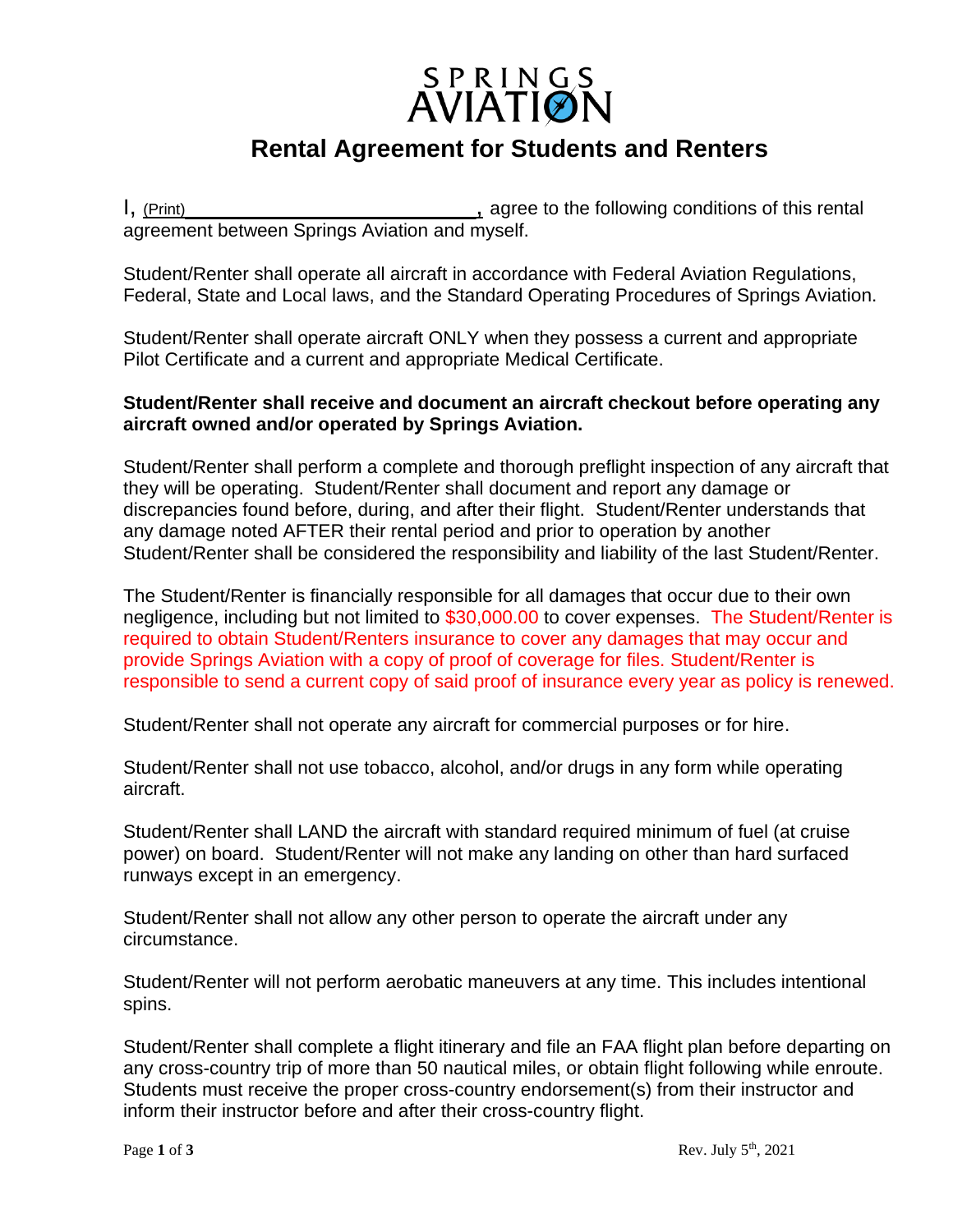

Student/Renter shall obtain necessary weather briefings before operating any aircraft. Student/Renter shall follow the following weather restrictions:

Do not fly over 25 knot headwind. Do not fly over 15 knot crosswind. Do not fly when Density Altitude is over 10,000. Do not fly VFR when ceilings are less than 1,500 feet AGL and less than 3sm visibility.

Student/Renter shall not fly into IFR conditions unless the Student/Renter and aircraft is properly IFR rated and current, and only after all aircraft/equipment checks have been performed before the flight begins and a flight plan has been properly filed and adhered to.

Student/Renter shall properly secure aircraft when not parked inside a hangar. This includes but is not limited to proper tie-downs and installing the gust lock. Student/Renter is not allowed to move aircraft in the hangar or operate the hangar door without explicit training and permission from the Owner, Operations Manager, Lead CFI, or Director of Maintenance of Springs Aviation. Student/Renter is not permitted to give our door codes to anyone or use their own access to provide access to other individuals who do not have Springs Aviation approval.

Student/Renter shall not perform or authorize any maintenance without prior permission from Springs Aviation.

Student/Renter understands that flying has inherent hazards associated with it and Student/Renter agrees to relieve Springs Aviation, its owners, operators, employees, and affiliates of any and all responsibilities that result in injury, death, property damage, or other matters that should arise while Student/Renter is operating the aircraft.

Payment is due upon receipt of all services and rentals. If your account is not current, this could result in being unable to use our scheduling software. We do not allow Student/Renters to hold an account in the negative. In case of non-payment, Student/Renter shall be liable for all reasonable attorney fees and collection fees as necessary for recovery. Student/Renter is responsible to give Springs Aviation updated billing information.

A \$25 returned check fee and any bank fees will be assessed to Student/Renter for any returned check(s).

Student/Renter must give 12-hour notice to CFI to cancel instructional flight. If insufficient notice is given, Student/Renter will be charged \$50.00 per hour for the CFI's time. If cancellation becomes a recurring issue, you may be subject to additional fees. Emergencies, sickness, and weather cancellations are excluded from this fee.

If any portion of this agreement becomes invalid, all other portions shall remain in effect.

Any unresolved disputes arising from this Agreement shall be resolved in the courts of the State of Colorado.